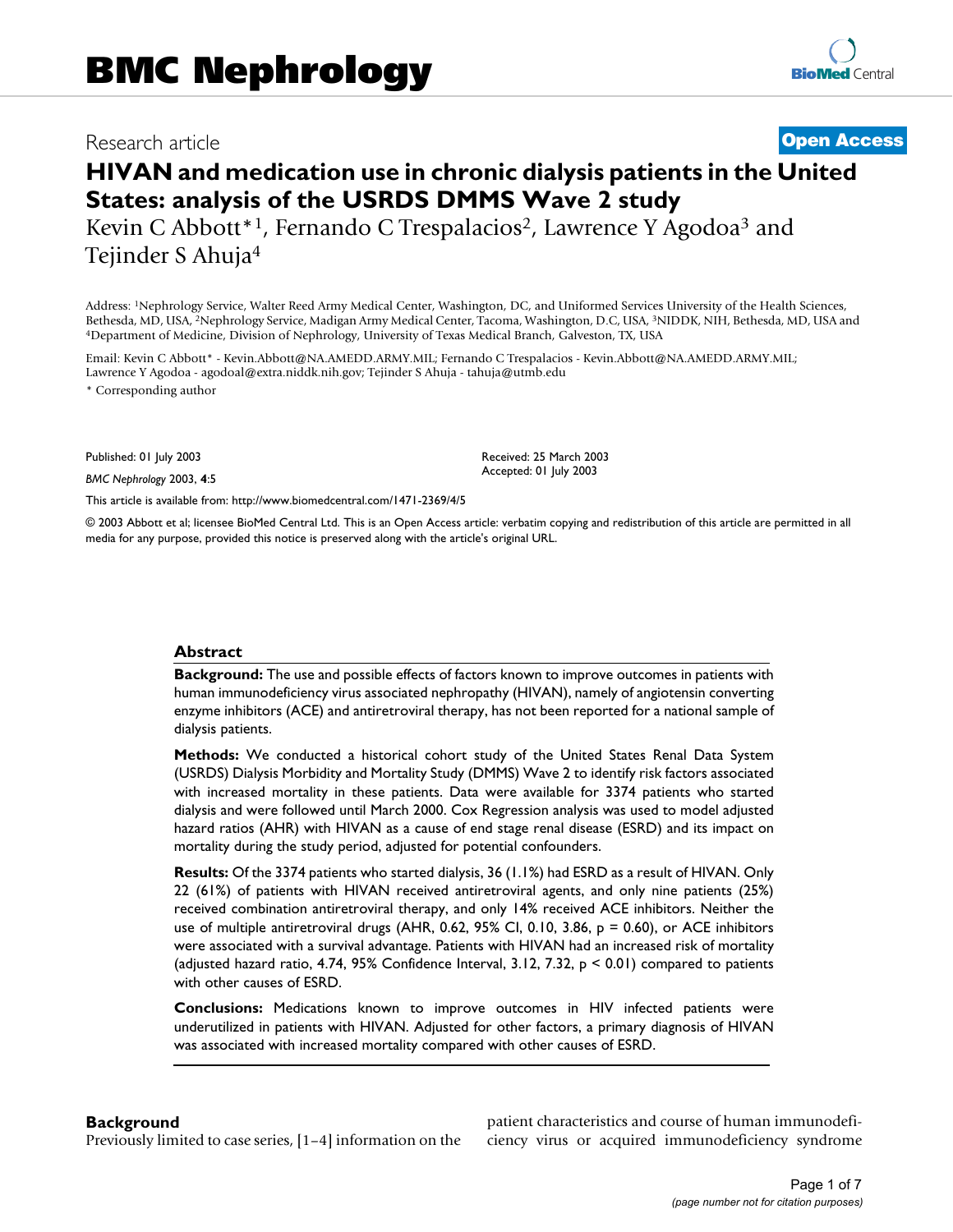associated nephropathy (HIVAN) after the onset of end stage renal disease (ESRD) has been reported for the national population of US ESRD patients. [5,6] Substantial improvements in the survival of dialysis patients with HIV infection have been noted after 1995,[6] and have been attributed to treatment with highly active antiretroviral therapy (HAART). [7] Despite these encouraging reports, the morbidity and mortality of these patients remains high compared with age-matched patients with ESRD from other causes. [6] Despite the improving information on the pharmacokinetics of these drugs in dialysis patients, a recent report suggested that only 58% of the 62 HIV-infected patients with ESRD were on antiretroviral therapy. [8] Use of angiotensin converting enzyme inhibitors (ACE) in patients with HIVAN is associated with delayed progression to ESRD. [9,10] Some other reports have suggested that use of ACE in dialysis patients may improve survival. [11] It is possible the use of ACE might be particularly beneficial in HIV infected patients with ESRD particularly those with HIV associated nephropathy as heavy proteinuria often continues after the onset of dialysis [12]. Alternatively, risk of hyperkalemia from ACE in patients with HIVAN due to associated tubulointerstitial inflammation and renal tubular acidosis may increase mortality. [13] Although a recent single-center report found no benefit of ACE in dialysis patients with HIVAN [14], it is not clear whether this represents national experience.

Recent anecdotal reports of remission of HIVAN with use of HAART are encouraging. However, the prevalence of patients with HIVAN who develop ESRD may not decrease, because of improvement in survival of these patients, allowing them to live long enough to reach ESRD. [15–17] Such patients may even be more difficult to manage, since the onset of HIVAN could be delayed until these patients develop resistance to the therapy. Therefore, HIVAN is likely to continue as a major cause of ESRD in young African-Americans. Better understanding of factors associated with poor outcomes in patients with HIVAN and ESRD would help in improving outcomes in these patients. More detailed information on the metabolic, cardiovascular and chronic kidney disease specific characteristics of HIVAN patients on dialysis, as well as the use and possible benefit of certain medications, especially ACE and antiretroviral drugs in this population, would supplement previous reports. Further, use of a national database would allow the comparison of HIVAN patients in a large at-risk population and allow comparison with single center studies that may reflect practices that may not be representative of the national as a whole. Therefore, we analyzed data from the standard analysis files of the 2000 United States Renal Data System (USRDS) Dialysis Morbidity and Mortality (DMMS) Wave 2 database. The primary objective of the study was to examine

whether patients with HIVAN who present to chronic dialysis had important differences in clinical and laboratory parameters compared to patients with other causes of ESRD and to assess factors associated with better survival such as laboratory parameters and medication use.

## **Methods**

A historical cohort study of the USRDS DMMS Wave 2 was performed. Details on the inception, limitations, validity, variables and questionnaires used in the study are available online at the USRDS researcher's guide website, [http:/](http://www.usrds.org/research.htm) [/www.usrds.org/research.htm](http://www.usrds.org/research.htm). This database has been used in many previous cross-sectional and longitudinal studies including one by our own institution. [18]. Briefly, DMMS WAVE 2 was a prospective cohort study of a random sample of 20% of all U.S. hemodialysis patients and virtually all peritoneal dialysis patients starting treatment in 1996 and early 1997. Because patients who started dialysis in 1997 comprised only a small proportion of the study population, we limited analysis to patients who started dialysis in 1996. Also, because outcomes such as dates of death and follow-up had to be merged with this study from other USRDS files, we did not consider it a true prospective cohort study for the purposes of this analysis.

Characteristics of hemodialysis and peritoneal dialysis patients (abstracted from prospective surveys conducted specifically for DMMS WAVE 2) were matched and weighted to allow more appropriate comparisons between modalities. Baseline and follow-up data used in the study are shown in Table 1 [see Additional file: 1]. All results are reported as  $N$  (%) or the mean  $\pm$  the standard deviation. Patients with ESRD due to HIVAN were determined from the variable PDIS (primary cause of renal failure) from the file SAF.PATIENTS and merged with the DMMS WAVE 2 files using unique patient identifiers. Causes of renal failure selected as HIVAN were 0429A, 0429Z, 0439Z, or 0449Z (various codes for HIV or AIDS associated nephropathy), from the variable PDIS in the file SAF.PATIENTS, Core CD and were coded as 1 in statistical analysis, with all other patients coded as 0. AIDS associated nephropathy was listed as a diagnosis in the years studied and therefore that term is still used in the present study. In addition, a maximum of 15 medications prescribed to each patient at the study start date (day 60 of dialysis) were recorded. From this list, the use of betablockers (both cardioselective and non-selective), angiotensin-converting enzyme (ACE) inhibitors, calcium channel blockers (subcategorized as dihyropyridine and non-dihydropyridine), 3-hydroxy-3-methylglutaryl coenzyme A (HMG-CoA) reductase inhibitors (statins), and aspirin was determined. Carvedilol, which has been independently associated with improved survival in certain populations, was approved for use by the FDA in February 1997, and was therefore not assessed. Blood pressure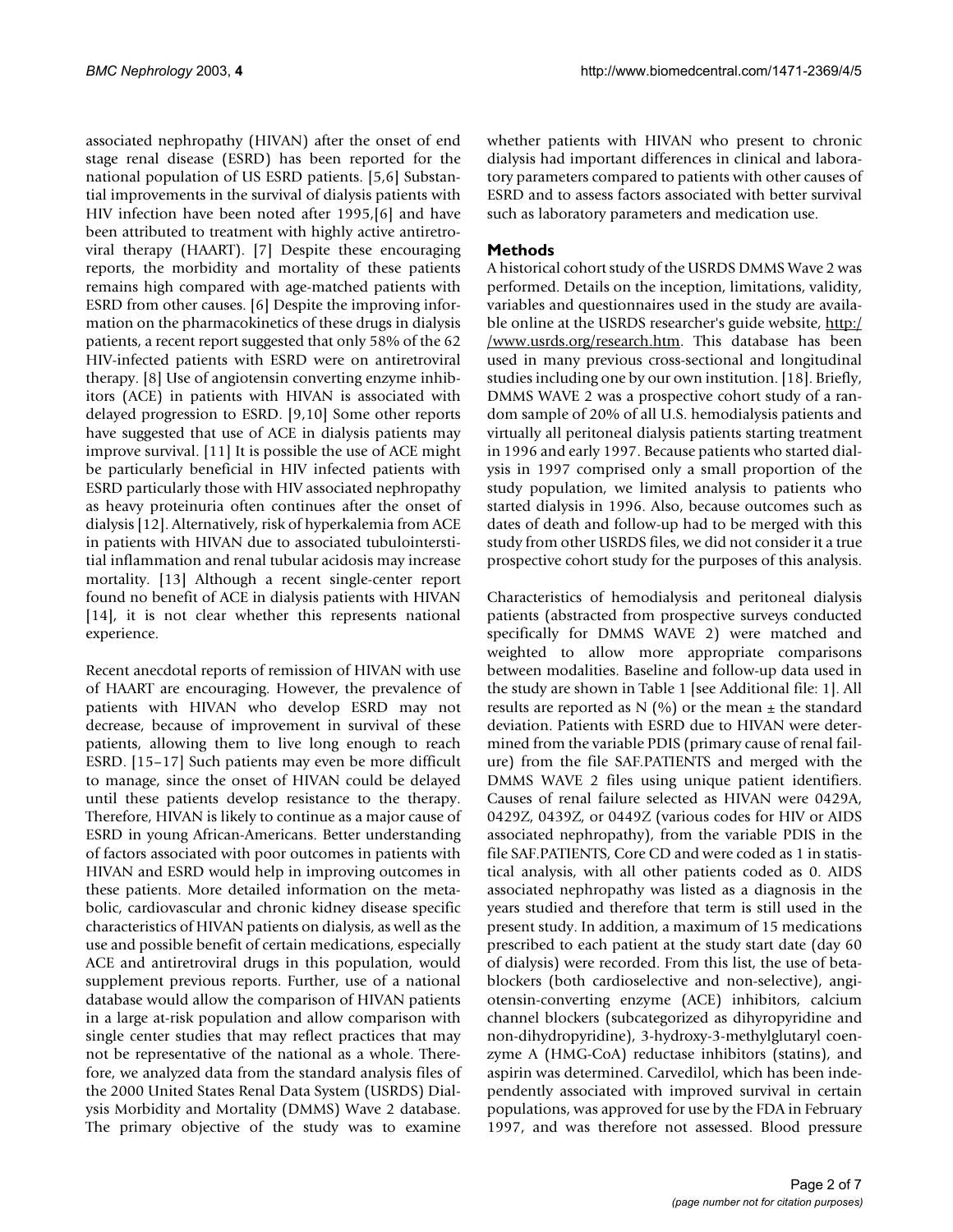levels, systolic and diastolic, were obtained as the mean of three readings before and after dialysis, respectively. Of the study cohort, 2198 (65.1%) of patients with the variable HIV and 2164 (64.1%) with the variable AIDS, respectively, were either missing, unknown, or coded as "cannot disclose," and these variables were therefore not used in analysis.

Survival status was linked to the DMMS Wave 2 data from the 2000 USRDS Patients Standard Analysis File (SAF.PATIENTS) via unique patient identifiers assigned by the USRDS. The date and cause of death listed in a patient's SAF was obtained from a form submitted to the USRDS by the patient's nephrologist (form HCFA 2746). Descriptions of these files are available under the "USRDS Researcher's Guide" at [http://www.usrds.org/](http://www.usrds.org/research.htm) [research.htm](http://www.usrds.org/research.htm). Patient survival status was complete through March 2000. Survival time was defined as the time from 90 days after the date of the first dialysis session until the date of death, censored for receipt of renal transplant, loss to followup or the end of the study period. For comparison, models that did not censor for the date of receipt of renal transplant were also used.

## *Statistical analysis*

Continuous variables are presented as mean ± standard deviation unless otherwise specified. Univariate analysis was performed with Chi-Square testing for categorical variables (Fisher exact test used for violations of Cochran's assumptions, meaning fewer than 5 cases per cell) and student's t-test for continuous variables (Mann Whitney test or logarithmic transformation was used for variables without a Gaussian distribution, verified by visual inspection and goodness of fit tests (Chi Square for linear trend). Variables with borderline significance (p value  $< 0.1$  in univariate analysis) and those thought likely to have a clinical relationship with HIVAN were entered into the multivariate models. Stepwise (forward step likelihood ratio method) Cox proportional hazards analysis was used to assess the association between baseline factors and HIVAN, independent of other factors. This method used the most computationally intensive method for calculating mean hazard ratios (approximations of relative risk) entering each variable into the model and removing those that were no longer significant after adjustment for all other variables. Log-log plots were inspected to verify the existence of proportional hazards. Estimated hazard ratios (HR) along with corresponding 95% confidence intervals (CI) and p values are reported for all regression covariates. The association of HIVAN with mortality was also tested by Cox regression analysis using adjusted hazard ratios (AHR). Hierarchically well-formed models were used in the assessment of interaction terms. Collinearity diagnostics were evaluated both from the output of the statistical procedures and by manual generation of models including only one of several variables with close relationships (for example, malnutrition, body mass index and serum albumin). To assess for possible confounding, logistic regression was also performed to assess for significant associations with a history of HIVAN using the same covariates as for Cox Regression as above. Multiple methods were used to assess goodness of fit with all variables, including Nagelkerke  $r^2$  (an attempt to quantify the proportion of explained "variation" in the logistic regression model, although values for  $r^2$  in logistic regression are much lower than for linear regression) and the c-statistic, which is the receiver operating curve for the cumulative predicted probability of the logistic regression model (0.5 being equivalent to chance and 1.0 equivalent to 100% agreement).

## **Results**

A total of 4065 patients were included in the DMMS Wave 2 cohort. Of these, 3621 patients had valid dates for starting dialysis in 1996. From this cohort, 3374 had sufficient information to calculate follow-up times. Thirty-six of these patients had ESRD as a result of HIVAN. Mean follow-up was  $2.19 \pm 1.14$  (standard deviation) years. Characteristics of all the patients and patients with HIVAN are summarized in Table 1 (see Additional file 1). As shown, in this file factors positively associated with HIV in univariate analysis included male gender, African American race, younger age, lower body mass index, decreased comorbidity in general, increased rates of malnutrition and smoking, lower blood pressure and cholesterol, higher serum creatinine, lower serum albumin bicarbonate, and decreased use of aspirin and calcium channel blockers. The distribution of serum PTH levels in the study population was severely skewed, with a skewness of 2.49 and a kurtosis of 9.08. We elected to use non-parametric tests of association (the Mann-Whitney test) and a t-test of logarithmically transformed values of PTH. Although the difference in serum PTH levels between patients with HIVAN and patients with other causes of renal disease appeared large, it was not significant in Mann-Whitney testing  $(p =$ 0.34) or t-tests of logarithmically transformed values of serum PTH ( $p = 0.64$ ).

Specific antiretroviral agents are also shown in this file. The most common agents used in HIVAN patients were zidovudine and lamivudine. Only 22 (61%) of patients with HIVAN received antiretroviral agents, and only nine patients (25%) received combination antiretroviral therapy. Five patients received both zidovudine and lamivudine (a combination later called CombivirTM). Other combinations included one each for zidovudine-zalcitabine, stavudine-saquinavir, stavidine-lamivudine, and indinavir-lamivudine.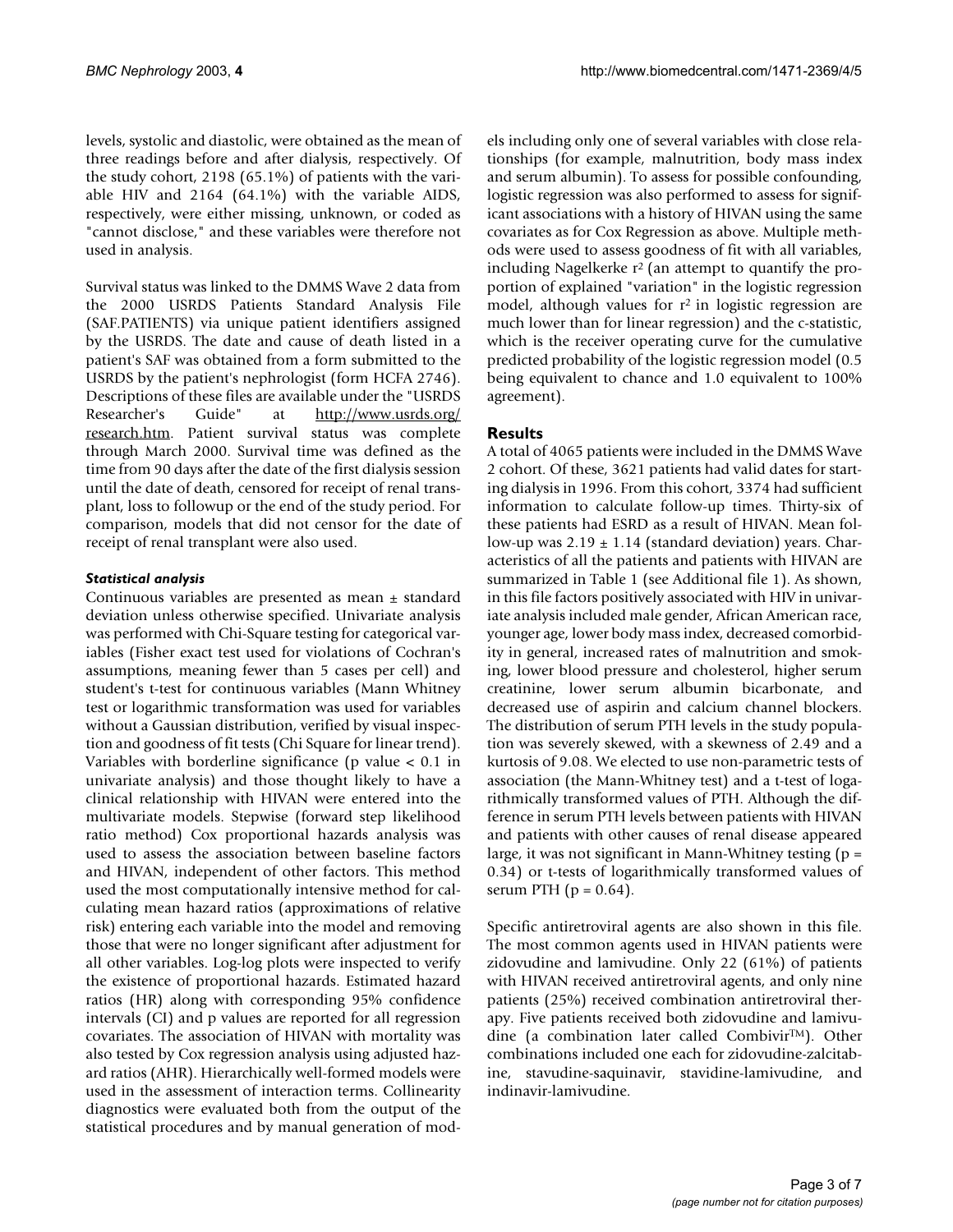|                                       | P value | Adjusted odds ratio for HIVAN | 95% CI      |
|---------------------------------------|---------|-------------------------------|-------------|
| Age <48 (vs. > = 71) <sup>*</sup>     | 0.005   | 9.35                          | 1.99, 43.48 |
| Serum albumin (per higher quartile)   | < 0.001 | 0.31                          | 0.15, 0.69  |
| Male (vs. female)                     | 0.001   | 6.58                          | 2.39, 18.11 |
| African American                      | < 0.001 | 11.03                         | 4.09, 27.78 |
| CCB use (vs. other medications)       | 0.02    | 0.23                          | 0.07, 0.75  |
| Malnourished (vs. adequate nutrition) | 0.001   | 4.09                          | 1.56, 10.72 |
| Smoking (vs. non active smoking)      | 0.02    | 2.89                          | 1.16, 7.18  |

#### <span id="page-3-0"></span>**Table 2: Logistic Regression of Factors Associated with HIVAN, entire cohort**

HIVAN=Human immunodeficiency virus associated nephropathy. \*Other age categories were not statistically significant when compared to age  $>$  = 71 years Nagelkerke r2 was 0.50, c-statistic was 0.97 (95% CI, 0.96, 0.99)

Table [1](#page-3-0) shows factors independently associated with HIVAN in logistic regression. Factors included antiretroviral therapy, male gender, African American race, younger age, lower serum albumin, higher rates of malnutrition and smoking, and lower use of calcium channel blockers. There were no significant differences in ACE use by either HIV or HIVAN status, either unadjusted or adjusted. There was no significant interaction between ACE and antiretroviral therapy.

Patients with HIVAN had significantly lower survival compared to patients with other causes of ESRD (Table [2,](#page-5-0) Figure 1). Plots of survival by ACE use are shown for HIVAN patients (Figure 2) and for the entire study cohort (Figure 3). In Cox Regression analysis adjusted for other factors known to be associated with mortality, HIVAN was independently associated with increased risk of mortality, adjusted hazard ratio, 4.74, 95% CI, 3.12–7.32, p < 0.0001. ACE use was not significantly associated with mortality in the entire cohort in Cox Regression, and it was not significant as an interaction term with HIVAN (p = 0.38, adjusted hazard ratio, 1.64, 95% CI, 0.55–4.87). In stratified analysis limited to patients with HIVAN, ACE use was not significantly associated with mortality ( $p =$ 0.48, AHR = 1.88, 95% CI, 0.33–10.83). Although the risk of death of patients with HIVAN and ESRD treated with single antiretroviral drug was higher than those not taking antiretroviral agents, patients on multiple antiretroviral drugs had a lower hazard ratio in adjusted analysis (0.62, 95% CI, 0.10–3.86 by Cox Regression), however this was not statistically significant (Figure 4). Among patients with HIVAN, the leading causes of death were AIDS (50%), missing/unknown (10.7%), and cardiac arrest of unknown cause (10.7%). Factors independently associated with survival in HIVAN patients are shown in Table [3.](#page-5-1) The only factor independently associate with improved survival was African American race, compared to all other races.

#### **Discussion**

The present study found that only 61% of a national sample of US dialysis patients with HIVAN received antiretroviral therapy, consistent with previous regional reports of 58% use of anti-retroviral agents, [8] suggesting that underutilization of antiretroviral in dialysis patients with HIVAN is a national problem. HAART use, which the present study could not directly measure, is also low in dialysis patients with HIVAN, at 33% according to a recent single-center study [14]. We found no beneficial effect of ACE on survival in HIVAN, also consistent with previous studies [14]. The survival of HIVAN patients on dialysis in the preset study is also consistent with previous reports [5,6]. One-year survival of patients with HIVAN was only 53% compared to 83% for patients with all other causes of ESRD. This survival is lower than reported recently by Ahuja et al. [6] in HIV infected patients starting dialysis in the United States after 1997, likely from the fact that patients included in the DMMS wave 2 were recruited in 1996. Although data on CD4 counts and viral loads were unavailable from the database (the importance of which is illustrated in two reviews.[19,20] HIVAN is generally a late manifestation of HIV infection. [21] Therefore, use of antiretroviral therapy would be expected in patients with HIVAN in the absence of definite contraindications, even disregarding the previously cited reports of a possible beneficial effect of HAART on the course of HIVAN itself. However, in the present study only 61% of patients with HIVAN were receiving antiretroviral therapy and 41% of these were only on single antiretroviral therapy. Although not statistically significant, there was a trend towards better survival of patients on two antiretroviral drugs. None of the patients was on more then two antiretroviral drugs. This underutilization of antiretroviral therapy could be due hesitancy on the part of the infectious disease specialists and nephrologists for using these drugs due to unavailability of data on the pharmacokinetics of these drugs in patients on dialysis. Providers may also be concerned about the nephrotoxicity of certain antiretroviral agents, notably indinavir-associated crystal induced renal failure, [22] and other antiretroviral agents that require dose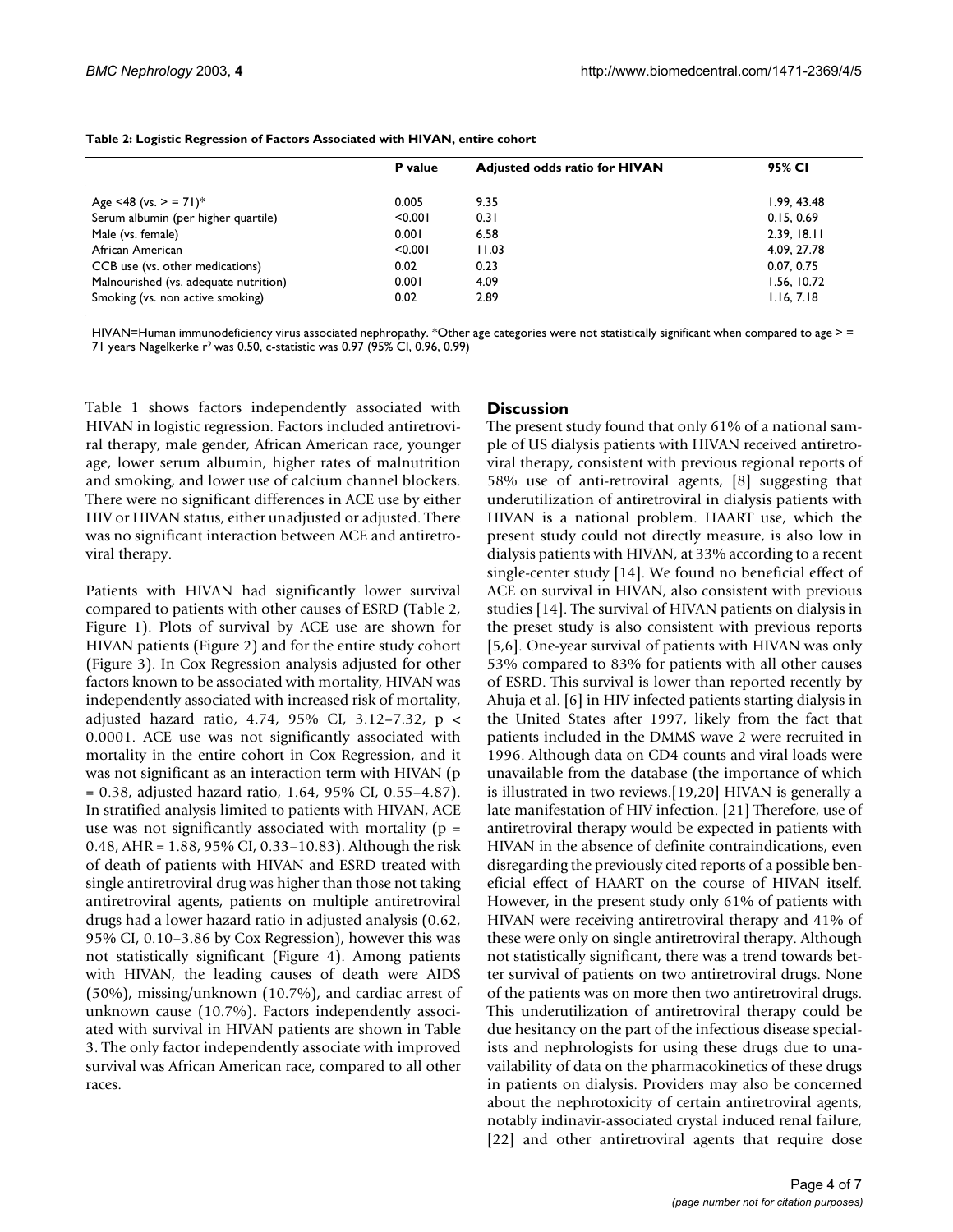

#### Figure I

Survival, Dialysis Morbidity and Mortality Wave II Cohort (DMMS II), 1996 only,  $N = 3374$ , patients with Human Immunodeficiency Virus (HIV) associated nephropathy (HIVAN) vs. patients with other causes of end stage renal disease (ESRD), p < 0.01 by Log Rank Test.



#### **Figure 3**

Survival in patients on chronic dialysis, 1996 DMMS II, by angiotensin converting enzyme inhibitor (ACE) use.  $P = 0.85$ by Log Rank Test.



#### Figure 4

Survival, Dialysis Morbidity and Mortality Wave II Cohort (DMMS II), 1996 only,  $N = 3374$ , patients with Human Immunodeficiency Virus (HIV) associated nephropathy (HIVAN) who received combination retroviral therapy (COMBO) vs. all those who did not (NO COMBO), including those who were treated with single anti-retroviral agents,  $p = 0.77$  by Log Rank Test.



#### Figure 2



adjustment in renal failure. [22] Urgent studies are thereever, the long term tolerability and efficacy of HAART has not been studied in patients on dialysis.

fore needed to understand factors responsible for this underutilization of HAART in these patients. Similar underutilization of medications known to be beneficial in patients with chronic kidney disease has also been reported for cardiovascular disease. [18,23], suggesting such practice may not be an isolated phenomenon. Howthese patients on dialysis. This is in agreement with some

Although a benefit of ACE use in HIV infected patients has been reported previously, [9] the benefits of ACE in retarding progression of renal failure in patients with HIVAN did not translate into improvement of survival of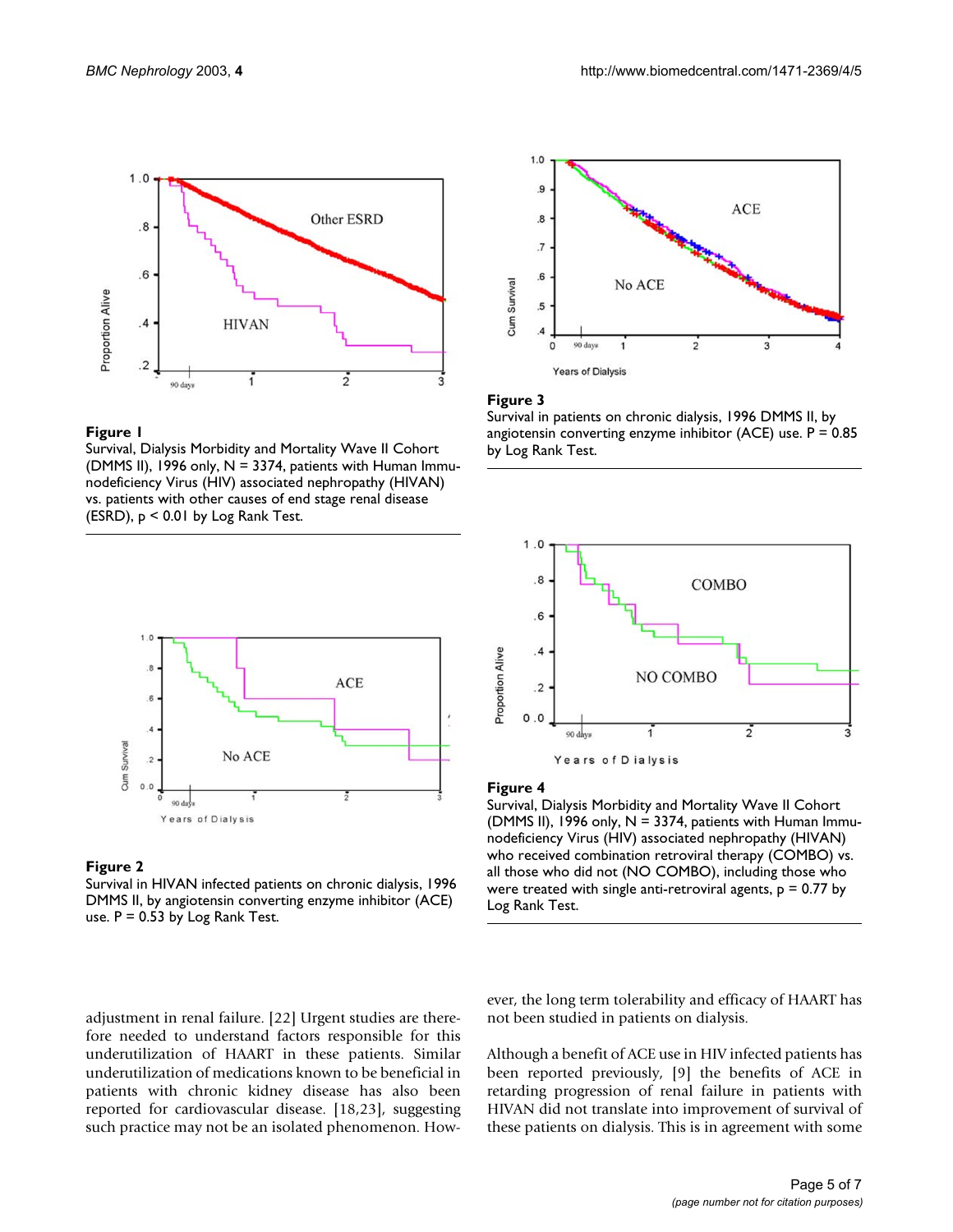#### <span id="page-5-0"></span>**Table 3:**

| <b>Percent survival</b>                              | l-year | 2-year | 3-year |
|------------------------------------------------------|--------|--------|--------|
| <b>HIVANA</b>                                        | 53     | 31     | 28     |
| Patients at risk                                     | 19     |        | 10     |
| Dialysis Patients with other causes of renal failure | 83     | 66     | -49    |
| Patients at risk                                     | 2707   | 2180   | 1722   |

AUnadjusted cumulative percent survival, censored for receipt of renal transplant HIVAN=ESRD due to HIV/AIDS associated nephropathy AIDS=acquired immunodeficiency syndrome

<span id="page-5-1"></span>

|  |  | Table 4: Cox Regression of Factors Associated with Mortality, DMMS WAVE 2 patients with HIVAN only |
|--|--|----------------------------------------------------------------------------------------------------|
|--|--|----------------------------------------------------------------------------------------------------|

|                                              | One-Year Unadjusted<br>Survival Factor Present | One-Year Unadjusted<br>Survival Factor Absent | P Value | <b>AHR</b> | 95% CI     |
|----------------------------------------------|------------------------------------------------|-----------------------------------------------|---------|------------|------------|
| African American Race* (vs. all other races) | 54%                                            | 40%                                           | 0.05    | 0.20       | 0.04, 0.99 |
|                                              | Two-Year Unadjusted Survival                   | Two-Year Unadjusted Survival                  |         |            |            |
| Antiretroviral therapy (yes/No)              | 15%                                            | 39%                                           | 0.21    | I.92       | 0.69.5.37  |
| Multiple antiretroviral agents (yes/No)      | 22%                                            | 33%                                           | 0.60    | 0.62       | 0.10, 3.86 |
| ACE inhibitors (vs. nonuse)                  | 13%                                            | 29%                                           | 0.28    | 2.26       | 0.55, 9.31 |
| CCB (vs. nonuse)                             | 42%                                            | 25%                                           | 0.36    | 0.56       | 0.16, 1.96 |
| Male (vs. female)                            | 33%                                            | 17%                                           | 0.31    | 0.44       | 0.09, 2.16 |
| Peritoneal Dialysis (vs. Hemodialysis)       | 38%                                            | 26%                                           | 0.47    | 0.58       | 0.13, 2.53 |

 $N = 36$ , N in final model = 30 \*Because so few patients with HIVAN were not African American, only one-year survival could be compared Only factors significant in the final model are shown.

recommendations that ACE use, to be effective, must start early in the course of HIVAN. As the number of patients with HIVAN who were treated with ACE was small in the present cohort, further prospective studies are required to validate our initial observation.

In comparison to patients with other causes of ESRD, the patients with HIVAN included in the DMMS wave 2 study were younger, the majority were African-Americans and had lower serum albumin and more severe acidosis. Some reports have suggested that HIV can infect parathyroid cells and these patients have low parathyroid hormone (PTH) and 1,25 dihydroxyvitamin D3 levels. [24] However, this did not prevent development of secondary hyperparathyroidism in patients with HIVAN and ESRD. The mean PTH level of the patients with HIVAN was 225  $\pm$  42.6 pcg/L, although lower was not statistically different from patients with causes of ESRD.

The present study has several limitations: it is observational and not randomized, therefore, confounding might persist despite adjustment. It is a random sample of all hemodialysis patients, not the total population, although the peritoneal dialysis population is almost fully captured. Information bias could have arisen due to mistakes in coding, especially for medications. We did not know

the duration of use of medications prior to the study start. We were also unable to follow changes in variables over time. Therefore, we could not follow changes in blood pressure, laboratory values, or dialysis adequacy. This most especially applied to possible changes in medication use and changes in patient dry weight. These same limitations apply to other published studies using this database. In addition the information on CD4 count and plasma viral load in patients with HIVAN was not available and this could be an important uncorrected confounding factor. We could not assess factors associated with HIV seropositivity or AIDS due to the high percentage of patients with missing values for these variables.

In summary, we conclude that patients with HIVAN have a lower survival compared to patients with ESRD from other causes. Antiretroviral therapy is underutilized and the use of ACE does not improve survival of these patients. Future prospective studies are required to determine efficacy and tolerability of HAART and ACE inhibitors in patients with HIVAN and ESRD.

#### **Competing interests**

None declared.